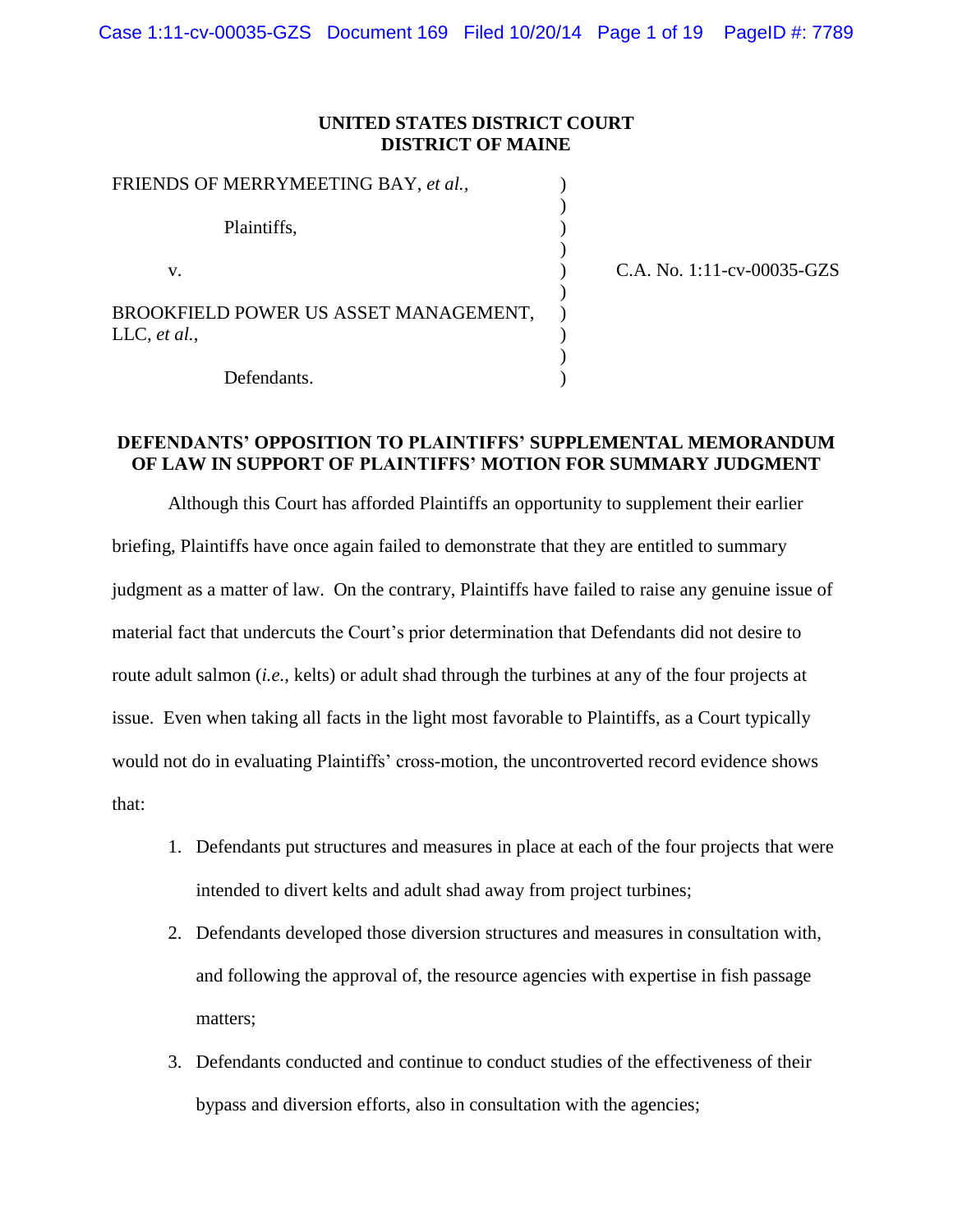- 4. Defendants took actions to maintain and improve their fish diversion and bypass measures over time, again in consultation with the resource agencies; and
- 5. Defendants were never asked by the resource agencies to undertake additional measures or spend additional funds to further supplement Defendants' bypass and diversion efforts.

Faced with undisputed record evidence of Defendants' manifest desire to divert fish to bypass the project turbines, Plaintiffs make two recurring assertions regarding the *sufficiency* of Defendants' efforts, but both lack the evidentiary underpinning to support Plaintiffs' request for summary judgment. First, Plaintiffs assert that Defendants' efforts in this interim period were not as effective as they should have been. Plaintiffs' Supplemental Memorandum in Support of Plaintiffs in the Parties' Cross-Motions for Summary Judgment ("Pl. Br.") at 8, 10, 11-12, and 14. As discussed in more detail below, however, the record is essentially devoid of any empirical data on the effectiveness of Defendants' diversion efforts for kelts and adult shad at any of the four projects. Second, Plaintiffs assert that Defendants should have implemented different or additional bypass and diversion measures at each of the four projects. Pl. Br. at 7, 9, 10, and 15. The record lacks of any evidence that any of the alternative measures posited by Plaintiffs would have been any more effective than the measures that the resource agencies actually did approve for Defendants' implementation. Because both of Plaintiffs' primary assertions consist only of untenable inferences and unsupported speculations, they are inadequate to support their request for summary judgment.

Given the abundance of evidence manifesting Defendants' ongoing, affirmative desire to divert kelts and shad away from the project turbines, and the lack of any record evidence that Defendants actually desired to route kelts and adult shad through the project turbines, Defendants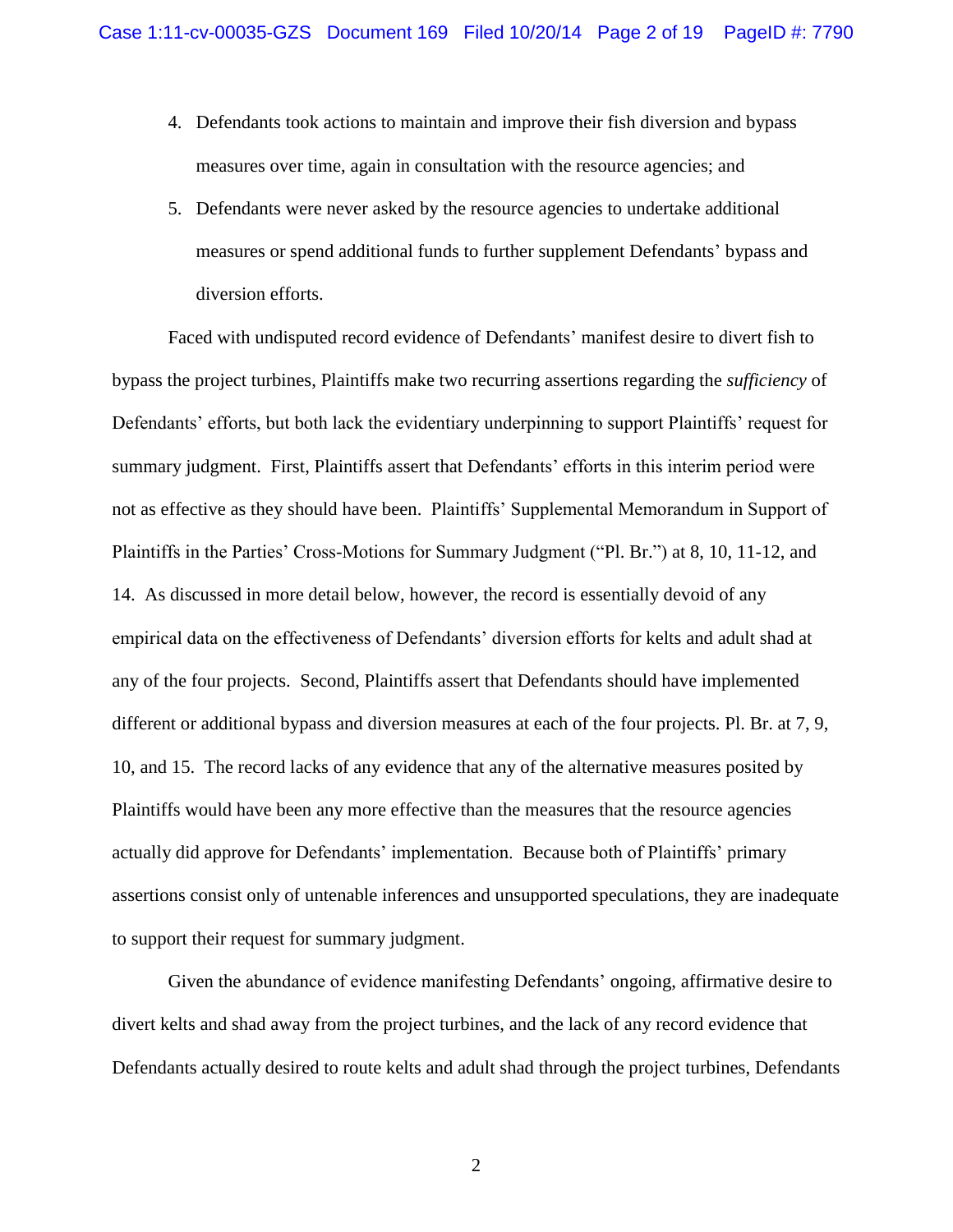respectfully request that this Court reject Plaintiffs' request for summary judgment and instead enter summary judgment for Defendants.

# ARGUMENT

1. Plaintiffs Have Offered No Empirical Evidence of Kelt or Shad Bypass Effectiveness at the Four Projects, and Instead Rely Only on Unsupportable Inferences and Inappropriate Surrogates.

The First Circuit has acknowledged that no "objectively measurable" level of bypass effectiveness is required of Defendants, and that effectiveness is only "one of the pieces of information forming the background against which the court or the fact finder can determine what Defendants desire." Slip Op. at 12. The Agreement itself similarly contains no requisite numerical level of bypass effectiveness, and despite Plaintiffs' contentions to the contrary, there is essentially no empirical data on the bypass effectiveness of Defendants' diversion measures for kelts or adult shad on the Kennebec River.<sup>1</sup>

Given the lack of virtually any empirical, quantitative evidence of kelt bypass effectiveness at the four projects,<sup>2</sup> Plaintiffs resort to proposing a surrogate – the relative water *flows* into and around the turbines, at least those flows reported in three draft "White Papers"

<sup>&</sup>lt;sup>1</sup> The Agreement does, however, effectively establish a *qualitative* standard of effectiveness – namely, that level of effectiveness provided by the diversion measures approved by the resource agencies with expertise in this area *plus* whatever additional effectiveness would be derived from supplemental funding or measures required by the resource agencies pursuant to Section III(F) of the Agreement. BFSF ¶ 1 [HK719]. Since Defendants have implemented the diversion measures approved by the resource agencies, BFSF  $\P\P$  2, 4, 6, 14, 20, 23, 25, 29, 39-42; BFASF ¶ 49, made ongoing improvements to those approved measures, BFSF ¶¶ 9, 16-18, 21, 27-28, 30-34, 43; BFASF ¶ 48, and have not been asked by the resource agencies for additional funding or fish mitigation measures, Defendants have met the requisite qualitative level of effectiveness in their Clean Water Act certifications. As there are neither quantitative standards nor site-specific empirical data on kelts or adult shad bypass effectiveness at the four projects, it is Defendants' compliance with the Agreement's qualitative bypass effectiveness requirements that should form "the background against which the [C]ourt . . . can determine what Defendants' desire." Slip Op. at 12.

 $2$  There have been no studies conducted with respect to downstream migration of kelts at any of the facilities, other than a 2007 study at Lockwood conducted before the bypass facilities were installed, much less any studies specific to kelt bypass effectiveness. BFSF  $\llbracket 24$ . The results of the 2007 kelt study at Lockwood are considered suspect, however, because it used a limited number of smaller fish and was conducted before diversionary structures were installed. See also BFASF ¶ 50.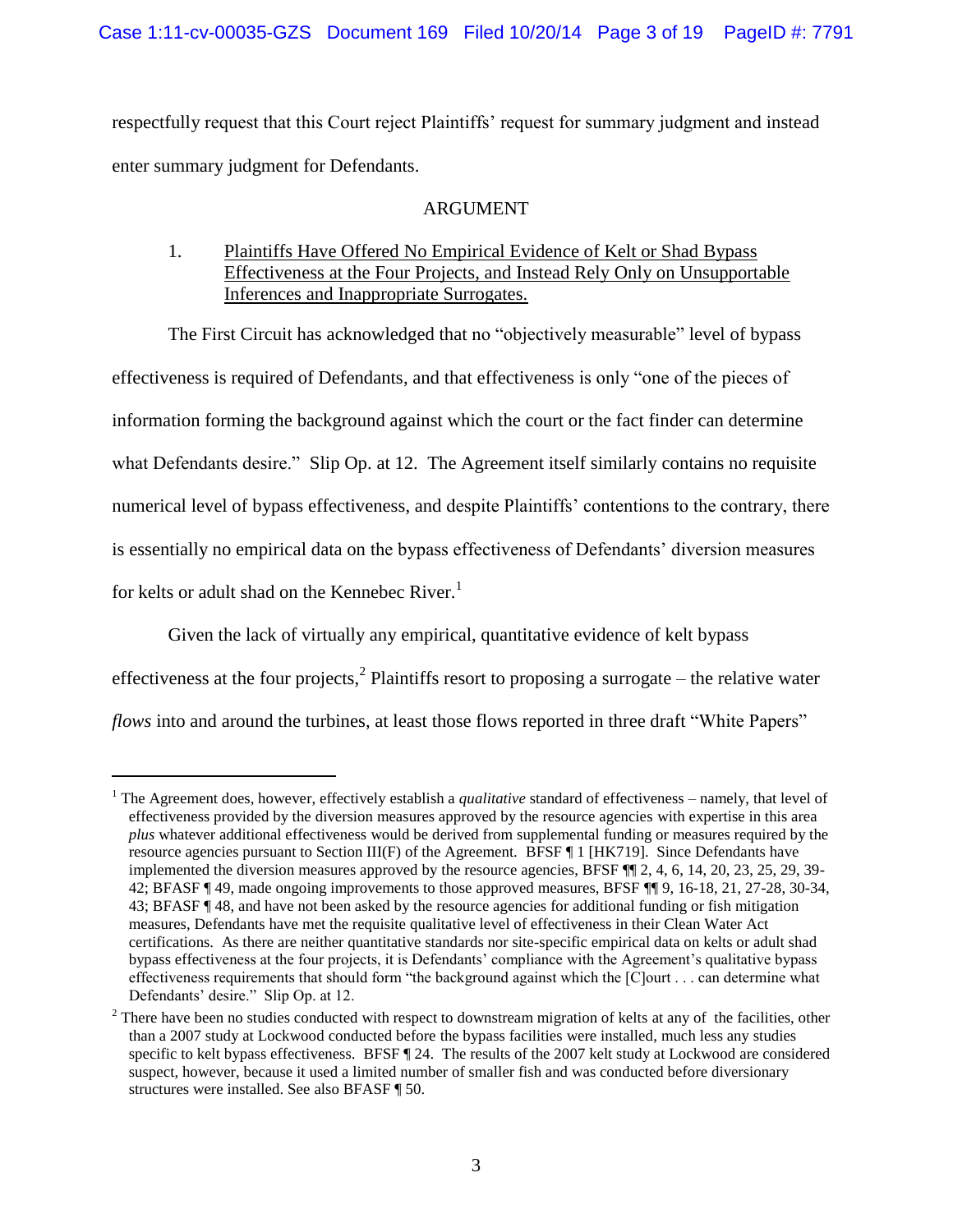developed by Defendants' consultants. Such water flow data are inappropriate surrogates for bypass effectiveness or for Defendants' supposed "knowledge" that kelts and shad pass through the turbines (Pl. Br. at 5, 8, 10, 14), however, for several reasons. First, the draft "White Papers" expressly recognize that no site-specific bypass effectiveness information exists for kelts and adult shad at the evaluated projects, which necessitated a resort to estimates of effectiveness based on data "manipulation" and extrapolation. BFASF<sup>3</sup> [[1] 11, 50; *see* [LSW907-08, 1033-34, 1162-63] (Lockwood, Shawmut and Weston draft White Papers) (noting "lack of downstream bypass efficiency studies for Atlantic salmon kelts").<sup>4</sup> The White Papers lack that empirical data because they were not developed to evaluate bypass effectiveness relevant to Plaintiffs' Clean Water Act claims. Instead, they were developed solely for the purpose of *estimating* overall fish mortality for the purpose of developing Habitat Conservation Plans for the Lockwood, Shawmut, and Weston projects pursuant to the Endangered Species Act (ESA). BFASF ¶¶ 11, 50.

 $3$  Defendants are submitting with this Opposition brief certain additional facts, which are identified herein as Brookfield's Additional Supplemental Statement of Undisputed Material Facts ("BFASF"), and which continue the numbering from Brookfield's Supplemental Facts ("BFSF") [ECF 165]. Defendants otherwise follow the same citation convention as in their Supplemental Memorandum of Law (*see* n. 2).

<sup>&</sup>lt;sup>4</sup> As noted above, there is no empirical evidence of kelt bypass effectiveness other than the 2007 telemetry study on hatchery kelt at Lockwood, which pre-dated the installation of Defendants' diversion structures at that facility. Without reliable empirical evidence on kelt bypass effectiveness, Plaintiffs suggest that Defendants may have derived some knowledge of the bypass effectiveness from draft White Papers, but those papers have never provided competent evidence on this issue. The White Papers were not directed at the downstream turbine passage of kelts or adult shad at issue here, but rather were generalized surveys regarding station survival rates for all life stages of the Kennebec River Atlantic salmon population – fry, par, smolts and kelts. These surveys took place after diversionary facilities were installed only with regard to juvenile smolts, which are outside the scope of the Agreement provision presently at issue. *See, e.g.*, Lockwood draft White Paper ("[w]hole station kelt survival was modeled using delayed (48-hr) smolt survival rates"; estimates regarding "[p]roportion of kelts diverted" based on "recent smolt radio-tagging conducted at Lockwood"'; estimates regarding "[f]ish bypass guidance efficiency" based wholly on "Atlantic salmon smolts") [LSW912]; ("whole station survival for outmigrating kelts at Lockwood" identified as "manipulated" by "modifying the various input parameters," with "whole station survival estimate for kelts [being] generated by using a fish bypass efficiency rate" based wholly on an "average value obtained during field studies using smolts"[LSW913]); (because "data was unavailable for the kelt lifestage, empirical data from smolt studies was used as a surrogate") [LSW914]. While such mathematical derivatives might serve as appropriate proxies when working with available data to craft future Habitat Conservation Plans, they are wholly inappropriate measures by which to judge Plaintiffs' allegation (which Defendants deny) that Defendants had actual knowledge that their kelt bypass measures had actually proven ineffective in the past.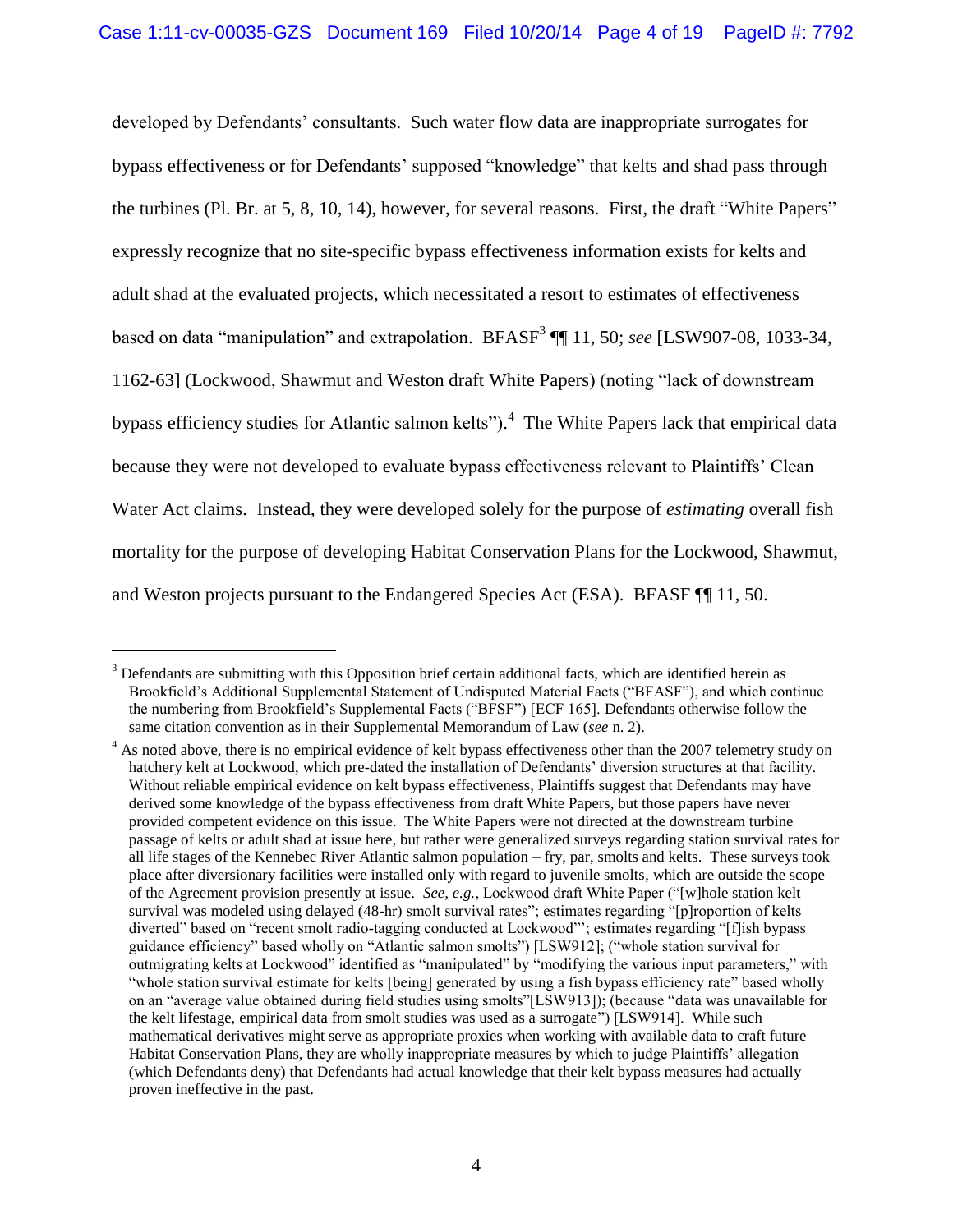Plaintiffs' attempts to treat the flow data and associated estimates of fish mortality in the White Papers as empirical evidence of bypass effectiveness, and to further infer therefrom Defendants' knowledge of kelt or adult shad bypass effectiveness at the four projects, are wholly inappropriate. Rather than supporting summary judgment in Plaintiffs' favor, these failed attempts to produce bypass effectiveness data serve only to affirm the propriety of summary judgment in Defendants' favor. *See Triangle Trading Co. v. Robroy Indus. Inc.,* 200 F.3d 1, 2  $(1<sup>st</sup> Cir. 1999)$  (A party must "produce specific facts, in suitable evidentiary form, to establish the presence of a trialworthy issue.") (citations omitted); *see also* Fed. R. Civ. P. 56(e) (a court may grant summary judgment "[i]f a party fails to properly support an assertion of fact").

Second, by using water flow data, Plaintiffs fail to recognize the diversionary effects of booms and other measures designed to divert fish, but not water flows. BFASF ¶ 47. Just because 94% of the flow could be going through the turbines during a no-spill period, for example, does not mean that only 6% of the fish would be diverted by a boom to a sluice gate or other bypass opening. These structures and measures exist to divert fish away from turbines *despite* predominant flows – that is their very point – rendering Plaintiffs' reliance on the White Papers' flow data incompetent as evidence regarding the paths that kelts actually take.

Third, water flows also do not account for the deterrent effect that trash racks often have for fish swimming toward them, even with wide bar spacing. BFASF ¶ 46. Accordingly, even if fish do not encounter a diversion boom or are somehow able to circumvent it, fish can still bypass turbines whenever they swim away from the trash racks.

Fourth, water flows and bypass effectiveness do not directly correlate. At some point, increasing flows becomes counter-productive to fish diversion. Excess flows through sluice and bypass structures can have an undesired effect of creating turbulence, which can impede fish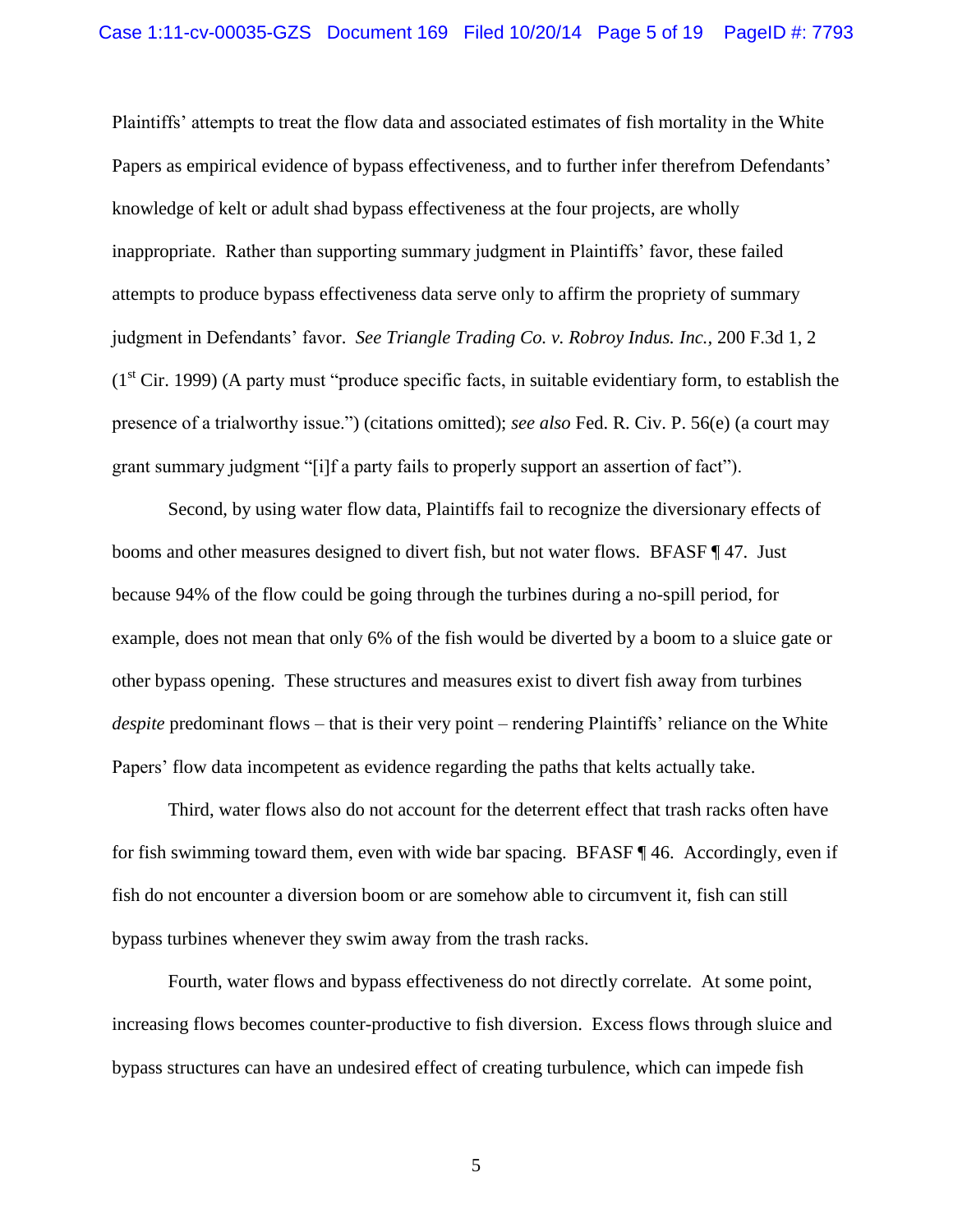bypass efforts. BFASF ¶ 47.

In short, the First Circuit has allowed Plaintiffs to present evidence to demonstrate their contention that Defendants had actual knowledge that their efforts to bypass and divert kelts were ineffective, but instead of making such a demonstration, Plaintiffs have relied only on data manipulation, extrapolation, and conjecture. The First Circuit was quite clear that it was only "in the event that bypass facilities prove ineffective" that there is "the possibility that Defendants *might* desire downstream passage through the turbines." Slip Op. at 11 (quoted in Pl. Brief at 5) (emphasis added). Here, however, the record is devoid of any quantitative evidence that Defendants' diversion measures were ineffective at bypassing kelts. Plaintiffs are therefore left to present only untenable inferences on bypass effectiveness, none of which support Plaintiffs' speculation that Defendants might be said to have desired turbine passage by possessing actual knowledge of such ineffectiveness and by failing to undertake sufficient improvement measures.

Indeed, the available evidence is wholly contrary to Plaintiffs' contention. The record is uncontroverted that Defendants' words and deeds manifested Defendants' clear and unwavering desire to divert kelts and shad away from the turbines. BFSF ¶¶ 7-9, 13, 14-18, 20-23, 25-37, 39-43; BFASF ¶¶ 48-49. There is no evidence that Defendants' bypass measures were ineffective at diverting kelts, and the fact that the resource agencies never asked Defendants to undertake additional measures or spend additional funds to further supplement those measures demonstrates that Defendants had a good faith basis to believe these bypass and diversion efforts were in fact sufficiently effective. As the First Circuit concluded in this case, "even when 'elusive concepts such as motive or intent are at issue, summary judgment is appropriate if the nonmoving party rests merely upon conclusory allegations, improbable inferences, and unsupported speculation." Slip Op. at 8 (citing *Vives v. Fajardo*, 472 F.3d 19, 21 (1<sup>st</sup> Cir.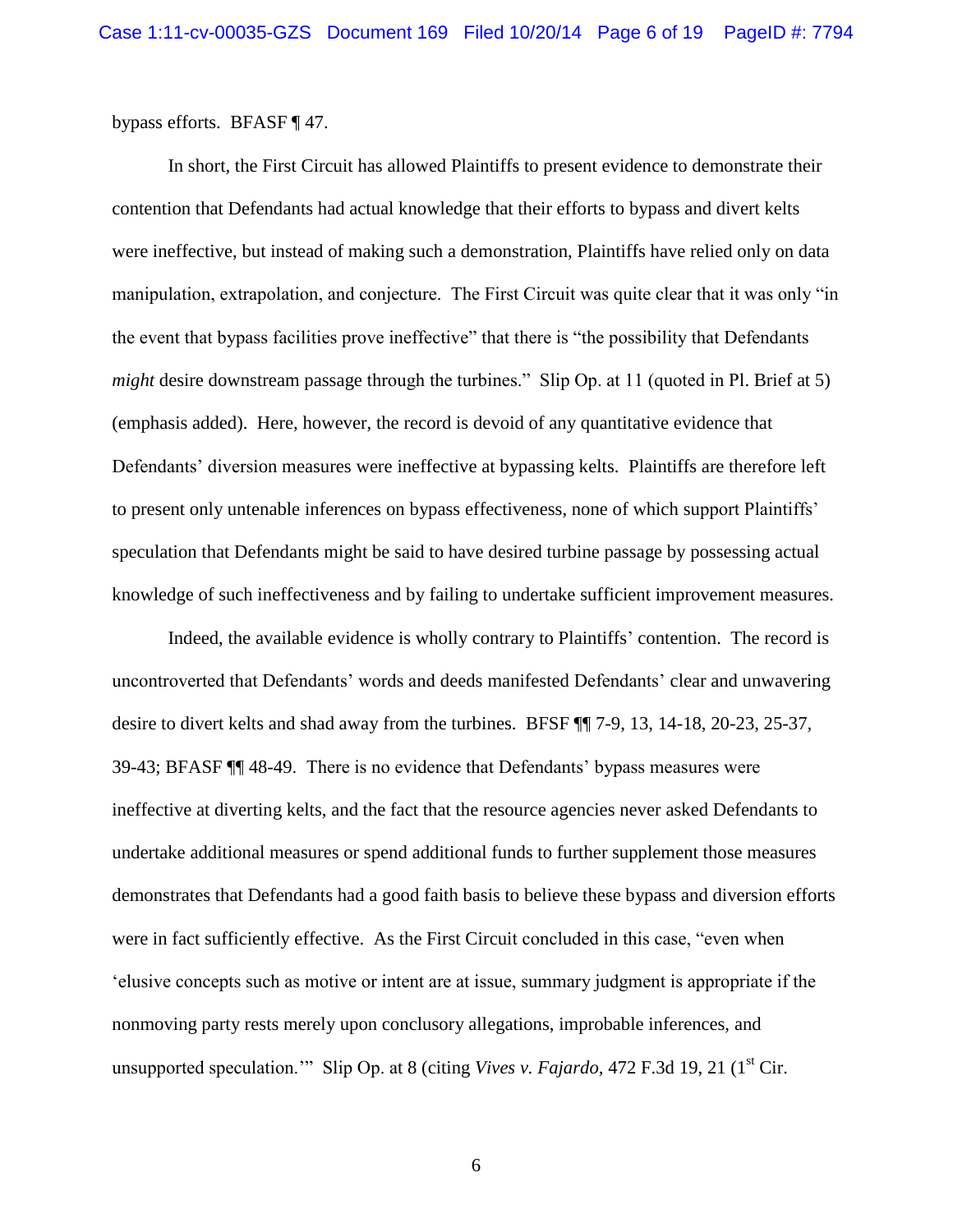2007)).

# 2. Defendants' Desire, Not Their Knowledge, Remains the Sole Determinant of Defendants' Obligation to Conduct Turbine Studies.

As this Court and the First Circuit have previously recognized, there is a big difference between knowing that something might take place and desiring that it take place. *See* HK ECF 144 at 6 [HK 7605]; LSW ECF 132 at 28 [LSW4949]; *see also* First Cir. Slip Op. at 9. Defendants and the resource agencies knew that Defendants were unlikely to achieve 100% fish diversion effectiveness, as evidenced by the effectiveness studies that were built into the Clean Water Act water quality certifications and the inherently interim nature of their collective efforts to find a more permanent solution. HKJSF  $\P$  132,134; LSWJSF  $\P$  195; BFSF  $\P$  1, 3; BFASF  $\P$ 45. But the *knowledge* that there might be some degree of turbine passage does not in any way suggest a *desire* to pass kelts and shad through the turbines. On the contrary, Defendants have produced an abundance of uncontroverted evidence – in their words, in their installation of fish bypass structures, in their ongoing actions to improve those structures' effectiveness and in their ongoing consultations with the government resource agencies -- that they intended and continue to desire to divert all fish around the turbines. *See, e.g.,* BFSF ¶¶ 7-9, 13 (Defendants' stated desire to divert fish away from turbines); BFSF ¶¶ 3-6 (Defendants' ongoing consultation with resource agencies); BFSF ¶¶ 14-18, 20-23, 25-37, 39-43; BFASF ¶ 48; *see also, e.g.,* LSWJSF ¶ 197 [LSW3900]; HKJSF ¶ 117 [HK5868]; HKMF ¶ 6 [HK6289].

The emphasis on whether and to what extent Defendants desire to route fish through the turbines, rather than on what Defendants knew or whether they achieved a particular level of fish passage through the turbines versus the bypass, is clear from the language of the Agreement itself. It requires turbine studies only "*to the extent" Defendants desire* such passage through the turbines, not *"to the extent Defendants achieve" or observe any particular level of downstream*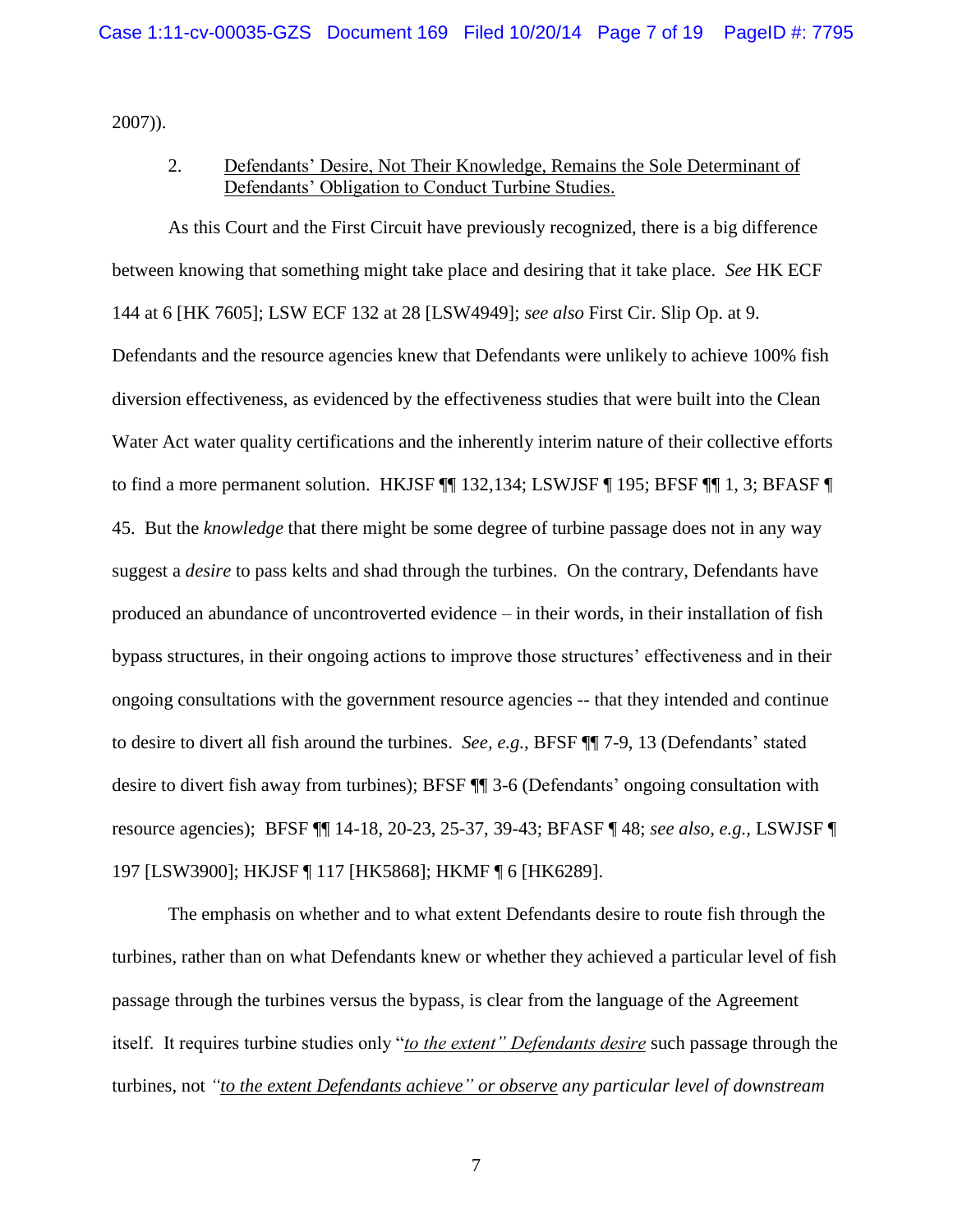*turbine passage*. HKJSF ¶ 134 [HK5871-72]; LSWJSF ¶ 196 [LSW3899]. S*ee also* Pl. Br. at 5 ("To the extent' (this is the phrase the KHDG Agreement uses) Defendants desire to achieve such passage. . . ."). In this critical respect, Plaintiffs offer only evidence that Defendants and resource agencies knew that some kelts might go through the turbines, but remain empty-handed in terms of producing any evidence that Defendants actually *desired* this to happen.

Plaintiffs have failed by a wide margin to establish that they are entitled to judgment in their favor as a matter of law. If both parties' cross-motions are considered concurrently, summary judgment for Defendants remains appropriate because Plaintiffs have yet to come forward with any plausible evidence indicating that Defendants actually *wanted* kelts and shad to go through the project turbines.<sup>5</sup> In re Spigel, 260 F.3d 27, 31 (1<sup>st</sup> Cir. 2001) ("As to any essential factual element of its claim on which the nonmovant would bear the burden of proof at trial, its failure to come forward with sufficient evidence to generate a trialworthy issue warrants summary judgment to the moving party.") (quoting *In re Ralar Distribs., Inc.* 4 F.3d 62, 67 (1<sup>st</sup>) Cir. 1993)).

## 3. Defendants' Actions and Interactions with the Resource Agencies Were Consistent With Defendants' Desire to Bypass the Turbines.

The mandate from the First Circuit requires this Court to consider in its evaluation of Defendants' desire not only the effectiveness of Defendants' fish diversion efforts, but also Defendants' actions and interactions with resource agencies towards the implementation of additional measures to improve diversion effectiveness. *See* Slip Op. at 13-15 ("[T]he district court could still grant summary judgment in concluding that the dam owner did not desire passage through the turbines based on other information, such as good faith efforts to ameliorate problems with the bypass method."); (The agencies' conduct "should be considered" in the

<sup>&</sup>lt;sup>5</sup> "Desire" is defined in the *Oxford English Dictionary* (online ed.) as to "strongly wish for or want (something)."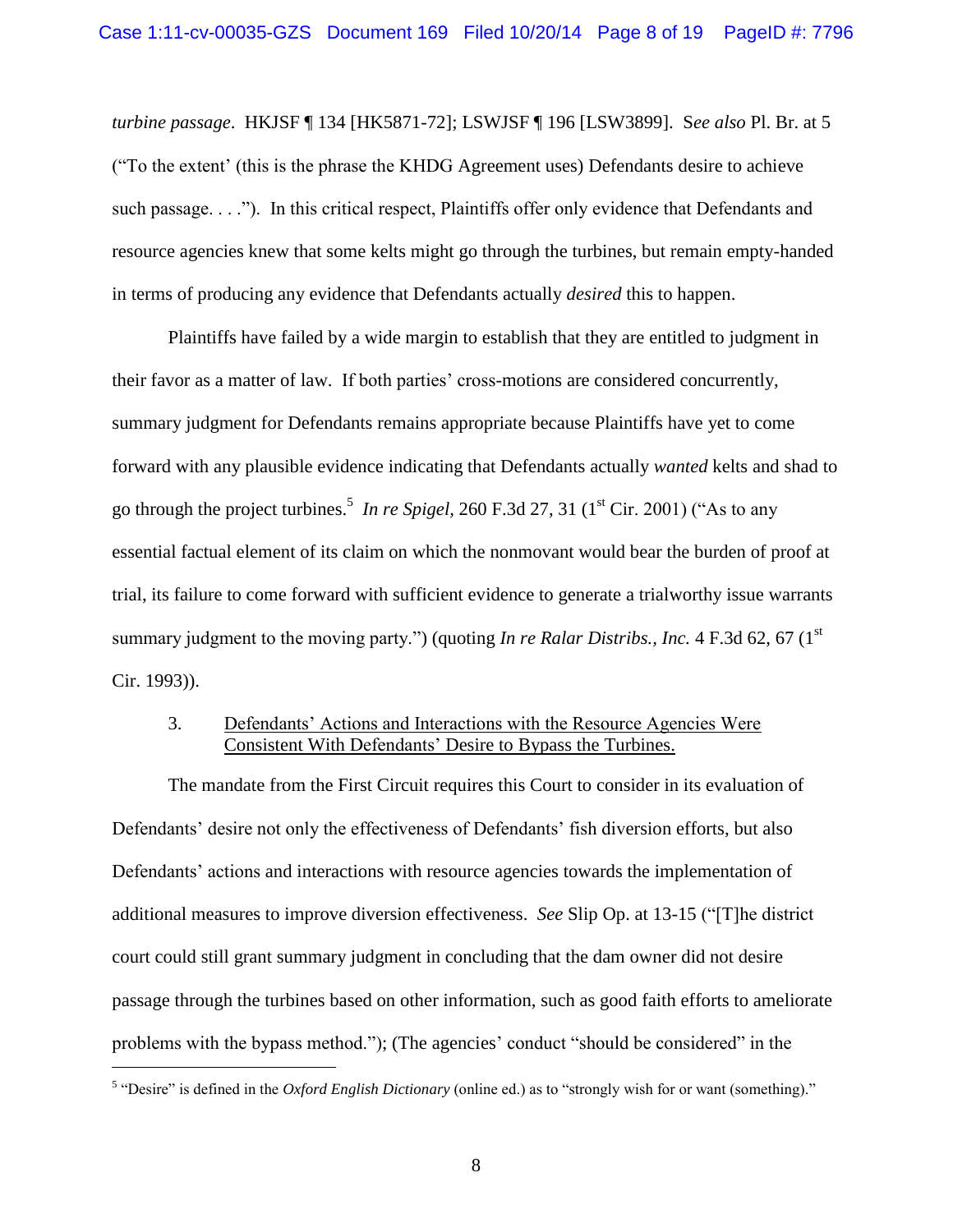court's evaluation of Defendants' desire, for such conduct "often informs the court's interpretation of the agreement"). Defendants' Supplemental Statement of Undisputed Material Facts details many examples of the manifestations of Defendants' stated desire to divert fish, the sufficiency of which Plaintiffs attempt to challenge by asserting that:

- Defendants should have undertaken additional measures beyond what the resource agencies approved and required;
- Defendants should have been more timely in installing diversionary facilities and maintaining or repairing those facilities; and
- Defendants undertook diversion measures disfavored by the resource agencies. As explained further below, Plaintiffs' criticisms are groundless.
	- a. The Agreement Prohibits Defendants from Unilaterally Designing or Undertaking Certain Downstream Fish Passage Measures.

Plaintiffs criticize Defendants for failing to do more to enhance bypass effectiveness, including replacing the existing trash screen bars with more narrow trash screen bars in front of the turbines. Pl. Br. at 7. While Plaintiffs might regard measures such as tighter trash rack bar spacing as desirable, that view rests on the theoretical notion that kelts and adult shad could swim between the existing trash rack bars rather than on the reality that the existing racks already deter fish from passage through the turbines. BFASF ¶ 46; [HK4258] (Bernier Dep. 101:1-3) ("I know on our hydro-acoustic and camera studies [that] there were fish resisting going through the trash racks"). Plaintiffs also fail to consider the countervailing design consideration of avoiding injury and mortality to kelts and shad from impingement against trash racks with spacing that is too narrow. This is why the evaluation of the sufficiency of diversion measures was left to the signatory resource agencies with expertise in these matters.

Plaintiffs also criticize Defendants for failing to shut down the turbines when Defendants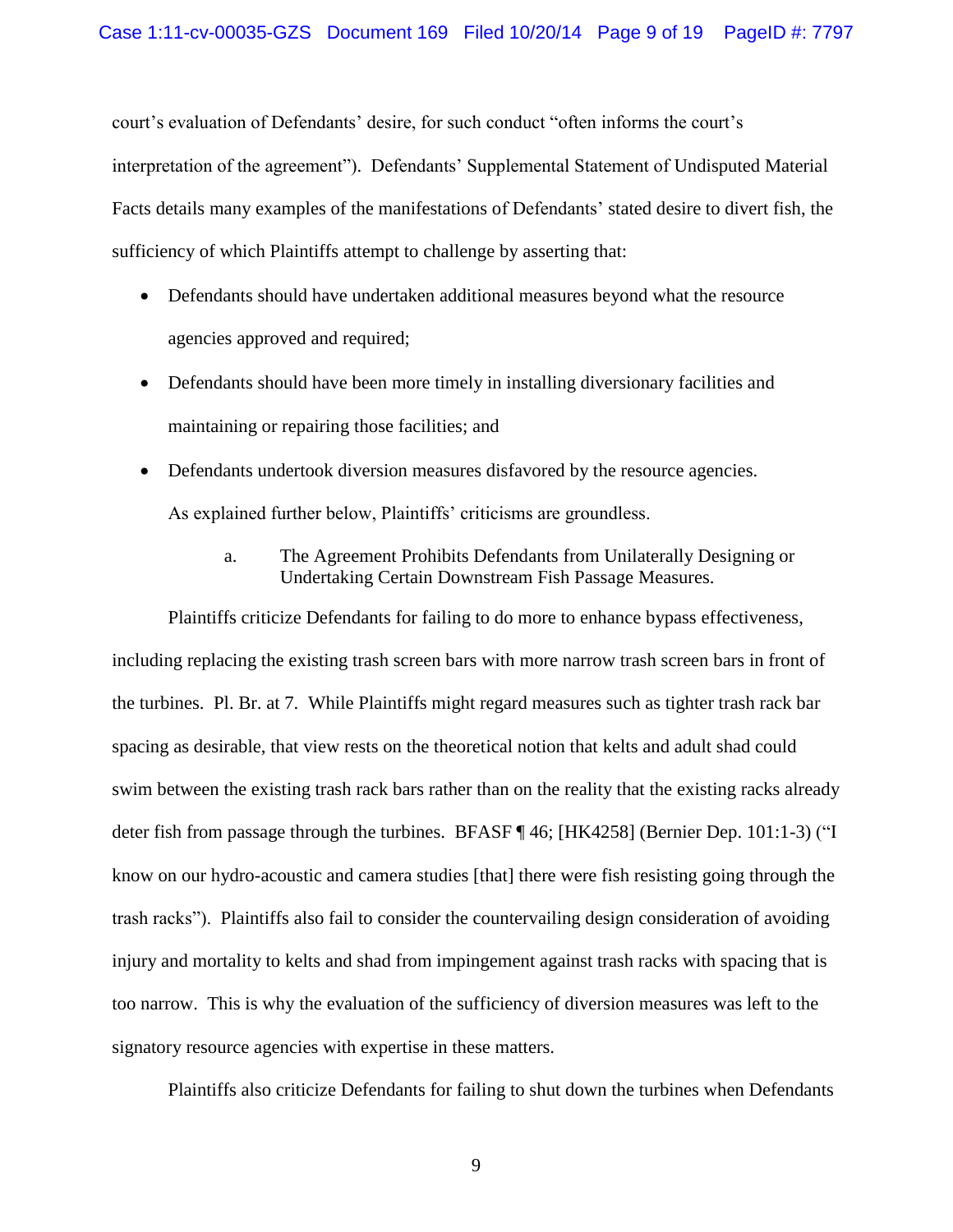realized that some kelts and shad might use the turbines for downstream passage (Plaintiffs suggest this is the "most telling" evidence of Defendants' desire to pass fish through turbines). Pl. Br. at 7.By doing so, however, Plaintiffs misread the Agreement, and the water quality certifications that incorporate it, in several material ways. First, they inappropriately conflate two separate obligations in the Agreement– Defendants' obligation to improve existing interim operational measures for downstream passage and Defendants' obligation to conduct a turbine study because they intended to route fish through the turbines. *Cf.* Agreement at  $IV(B)(4)(a)(1)$ and  $IV(B)(4)(a)(2); IV(C)(2)(a)(1)$  and  $IV(C)(2)(a)(2);$  and at  $IV(D)(2)(a)(1)$  and  $IV(D)(2)(a)(2);$ HKJSF ¶¶ 132, 134 [HK5871-72]; LSWJSF ¶¶ 195, 196 [LSW3899].

Second, they read important language out of the Agreement – specifically, that interim operating measures such as "uncontrolled spills, temporary turbine shutdowns, and sluiceways" were only required "where needed;" the specific measures were to be spelled out in a plan developed in consultation with the resource agencies based on "qualitative observations." *Id.* Defendants have already employed uncontrolled spills during high spring flows and have utilized sluiceways; Plaintiffs have produced no evidence indicating that a need existed to abandon Defendants' diversion efforts and shut down the turbines, and no plan or resource agency directive has required Defendants to do so.<sup>6</sup>

<sup>6</sup> Plaintiffs mistakenly assume that power generation and fish passage cannot coexist, even though that was the entire premise of the Agreement. BFSF ¶ 44; HKSF ¶ 131 [HK5871]; LSWJSF ¶ 193 [LSW3899] (contemplating that the Agreement terms be incorporated into the FERC operating licenses for the four projects at issue).

Plaintiffs also fail to recognize that Defendants' reductions in generation caused by project shutdowns may be inconsistent with the balancing of beneficial public uses struck by FERC for the projects. *See Idaho Rivers United v. FERC*, 189 F.Appx. 629, 2006 US App. Lexis 17566 - 2006 (9<sup>th</sup> Cir. 2006) (upholding FERC decision to deny a request to adopt run-of-river operations, given the loss in project generation and dependable electricity generating capacity in *Idaho Power Company*, 110 FERC ¶ 61,242, at P 31 (2005)); *California v. FERC*, 966 F.2d 1541, 1549-51 ( $9<sup>th</sup>$  Cir. 1992) (upholding FERC's ability to reject fish and wildlife agencies' recommendation on minimum flow requirements for project's bypass, based on additional expense of minimum flows and FERC's balancing of beneficial public purposes in *Henwood Associates, Inc.*, 50 FERC ¶ 61,183, at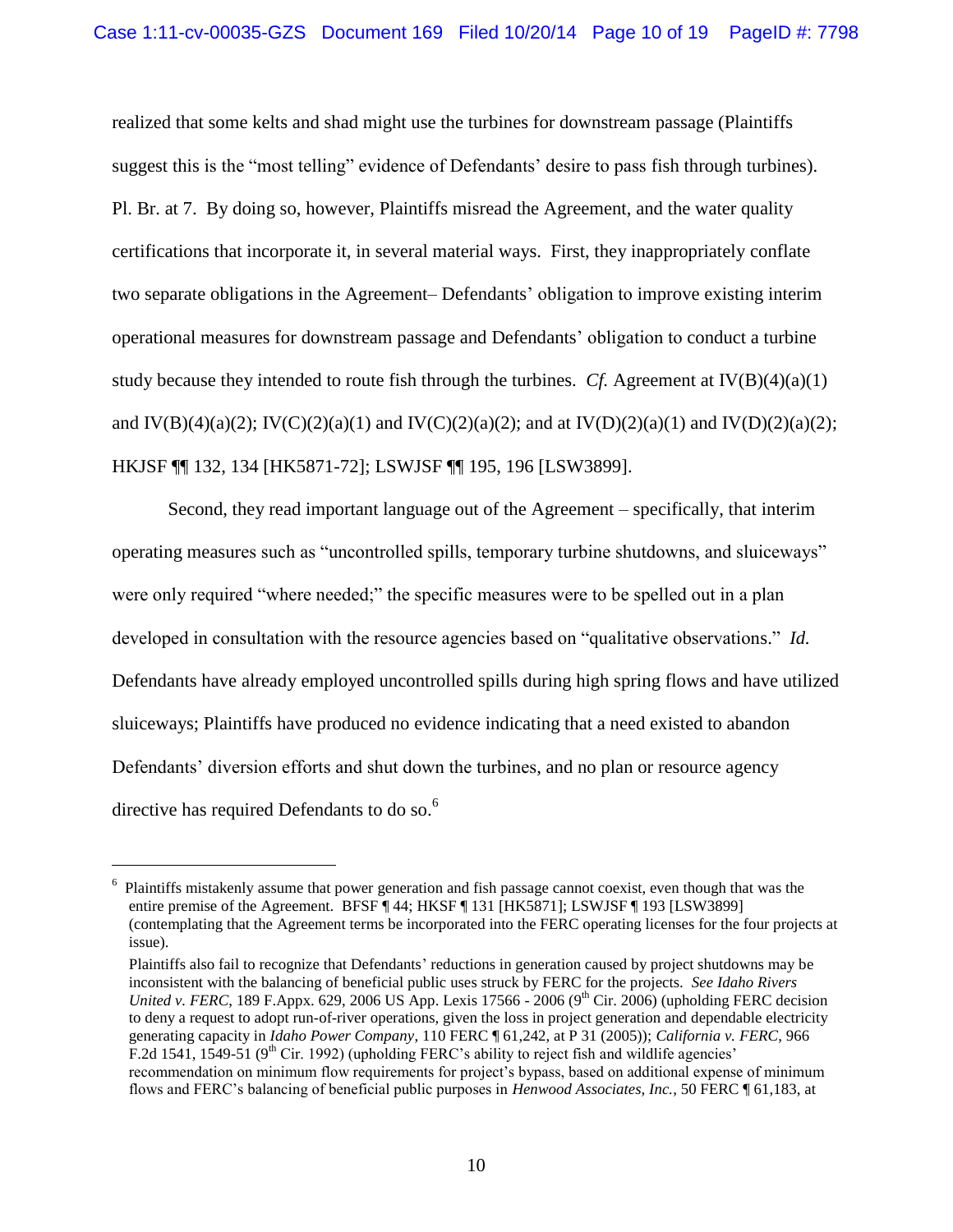Third, the identified additional measures are only to be pursued "in accordance with the terms of the KHDG Settlement Agreement," and as discussed at length in Defendants' Supplemental Memorandum of Law, their existing measures satisfied the Agreement and the resource agencies tasked in the Agreement with seeking additional measures should such be needed. BFSF ¶ 1 [HK719] (Section III(F) of Agreement).

Finally, even if Plaintiffs were to establish that it might have been possible for Defendants to have improved the effectiveness of their existing interim operational measures (which they have not established), it would still not evidence a desire to pass the fish through the turbines. *See Anderson v. Liberty Lobby, Inc.,* 477 U.S. 242, 247-48 (1986) ("The mere existence of some alleged factual dispute between the parties will not defeat an otherwise properly supported motion for summary judgment; the requirement is that there be no genuine issue of material fact."); *see also Nereida-Gonzales v. Tirado-Delgado*, 990 F.2d 701, 703 (1<sup>st</sup> Cir. 1993) (A "material fact" is one which has "the potential to affect the outcome of the suit under applicable law.").

Plaintiffs are also far off the mark in their assertion that Defendants "refused" to undertake these and other measures, suggesting that the resource agencies requested such measures and Defendants deliberately disobeyed the request. *See* Pl. Br. at 7. The Agreement prohibits Defendants from acting unilaterally; Defendants can construct only those facilities that are either approved up-front by the resource agencies, BFSF ¶ 1 ("The functional and final

<sup>61,568 (1990));</sup> see also American Rivers v. FERC, 201 F.3d 1186, 1205 (9<sup>th</sup> Cir. 2000) (upholding FERC's ability to reject as inappropriate, due to cost impacts and lack of significant improvement for fishery resources, the recommendation of fish and wildlife agency that fish screens be installed at diversion structure in *Eugene Water and Electric Board*, 81 FERC ¶ 61,270, at 62,329-330 (1997)); *Upper Peninsula Power Company*, 85 FERC ¶ 61,245, at 62,017-19 (1998) (FERC denial of recommendation to install fish exclusion device based on balancing of beneficial public uses of the waterway under the Federal Power Act, which indicated that the "cost of implementing the measure would have a substantial effect on the economics of this small project without providing essential or commensurate resource benefits").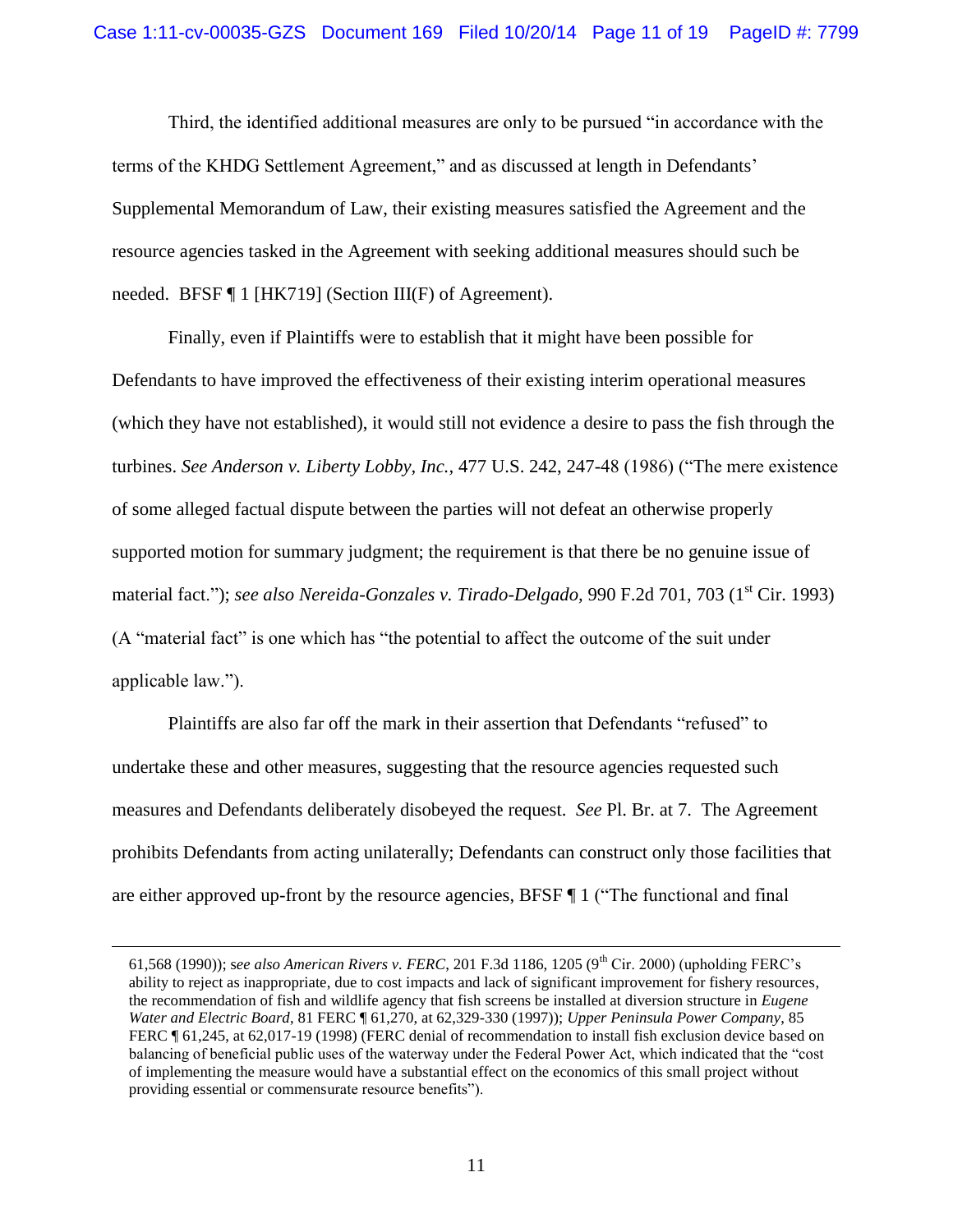design of any interim . . . facility . . . must be approved in writing by the resource agencies"), or that the resource agencies expressly require based on the results of the diversion effectiveness studies pursuant to Section III(F) of the Agreement. *Id.* In short, Defendants cannot have "refused" to do what the resource agencies never asked them to do.

Plaintiffs' hindsight criticisms of Defendants' well-documented, ongoing, good-faith efforts to assess and improve fish bypass measures amount to impermissible conjecture unsupported by the facts in the record. Although they might serve as "background" information for the court to consider in evaluating Defendants' desire to divert fish, they are insufficient to carry Plaintiffs' burden of proof on summary judgment. None of the criticisms leveled by Plaintiffs regarding the sufficiency of Defendants' ongoing bypass efforts, taken separately or together with other evidence presented, suggests that Defendants chose to reverse course and began efforts to route fish through the turbines. If Defendants did reverse course as Plaintiffs allege, the change would be readily apparent – the diversion booms would no longer be in place and the bypass gates would now be closed.

## b. Defendants have been timely in installing diversionary facilities and maintaining or repairing those facilities.

The undisputed record shows that Defendants installed new diversionary structures and/or improved existing structures at all four projects, and that Defendants continued to assess and improve the effectiveness of those structures. BFSF ¶¶ 7-9, 13, 14-18, 20-23, 25-37, 39-43; BFASF ¶¶ 48-49. Plaintiffs suggest, however, that Defendants should have been more timely in the installation and commencement of fish diversion measures, and in making repairs to fish diversion facilities when necessary. *See, e.g.,* Pl. Br. at 8 (Defendants waited until 2011 to install diversion facilities at Weston and until 2009 at Lockwood). Plaintiffs' inferences are once again unsupported and without merit. As a threshold matter, the timing of Defendants' initial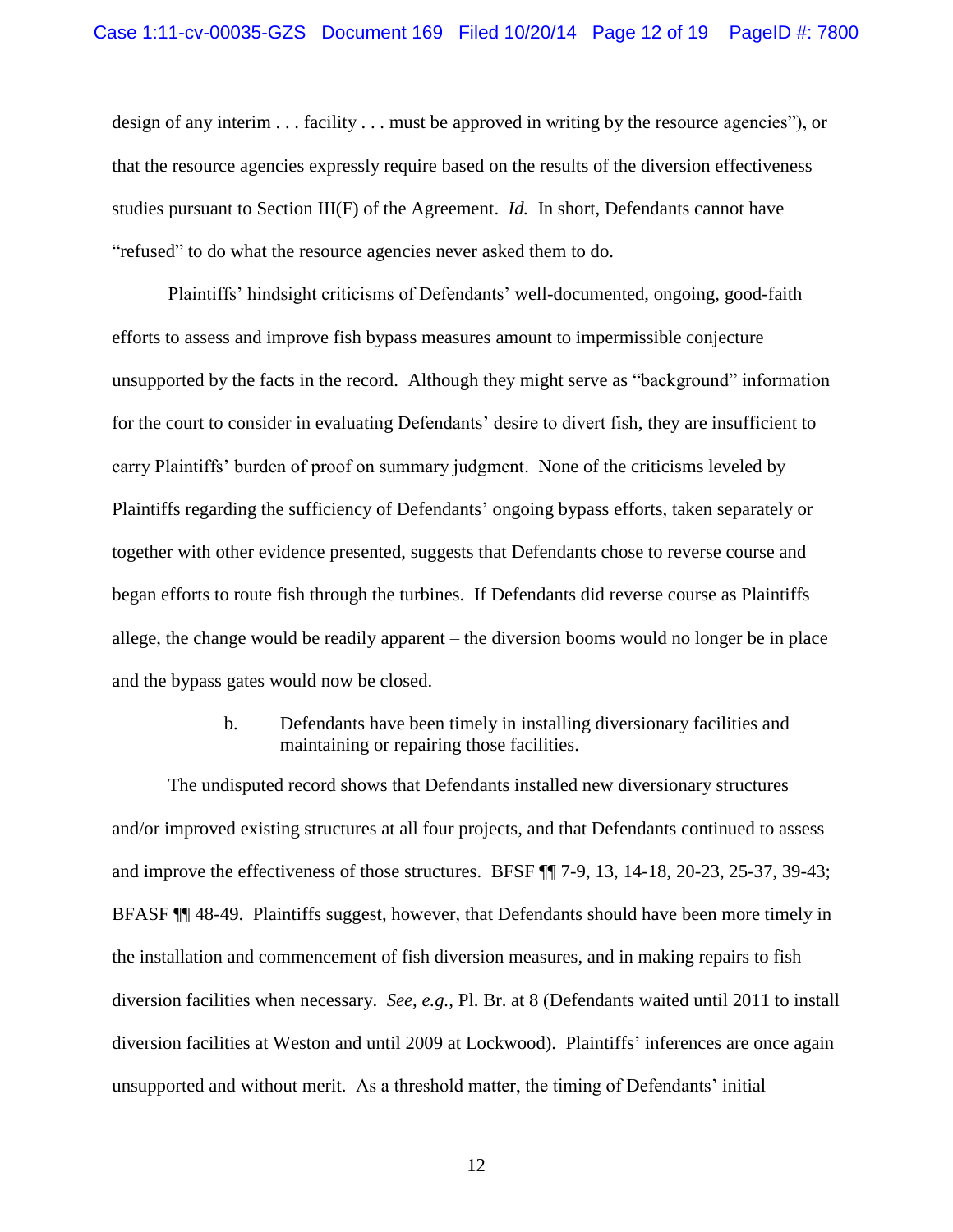installation of diversion measures is outside the First Circuit's mandate of considering effectiveness of Defendants' diversion efforts and what Defendants did in response to knowledge of that effectiveness.<sup>7</sup> More fundamentally, the timing of Defendants' diversion measures is largely irrelevant to Defendants' desire because Defendants were following the schedule and prioritization of fish restoration activities that were established in the Agreement. Under the terms of the Agreement, the parties understood that interim downstream bypass measures were but one of several phases of prioritized work on the Kennebec River:

- 1. Removal of the Edwards Dam;
- 2. Upstream passage facilities at Lockwood project and two other facilities;
- 3. Interim downstream passage;
- 4. Upstream passage at the remaining facilities (Hydro Kennebec, Weston, and Shawmut); and
- 5. Permanent downstream passage.

 $\overline{a}$ 

BFASF ¶ 45 [HK715-733]; HK81 [HK1135, 1139] (MDMR Kennebec River

Anadromous Fish Restoration Annual Progress Report – 2006) (reporting on the first and second phases, and discussing 2006 as the next phase in the fish restoration program after successfully moving fish "upriver for the first time since the inception of the Restoration Program"). Even

 $<sup>7</sup>$  Although Plaintiffs attempt to create a "totality of the circumstances" test for whether the Defendants desired</sup> downstream passage though the turbines, see Pl. Br. at 4-6, this was not the mandate from the First Circuit. The First Circuit found that evidence of the effectiveness of the chosen downstream passage method, as well as Defendants' actions and the feedback from resource agencies, are *relevant* to a determination on whether the Defendants actually desired such method. This does not open the evaluation of Defendants' desire to a totality of the circumstances test, which the dissent raised only in criticism of the majority opinion. *See* Slip Op. at 30 (Kayatta, J., dissenting) ("By deeming evidence of effectiveness 'relevant,' the majority allows the plaintiffs to act as though the term 'desire' . . . established a de facto tipping point (albeit one to be guessed at under the totality of the circumstances). . . ."). Plaintiffs should not be allowed to manufacture a more relaxed standard for summary judgment by attempting to put on equal footing what the First Circuit characterized as no more than "background information" with the ultimate determination on whether Defendants desired to send kelt and adult shad through the project turbines.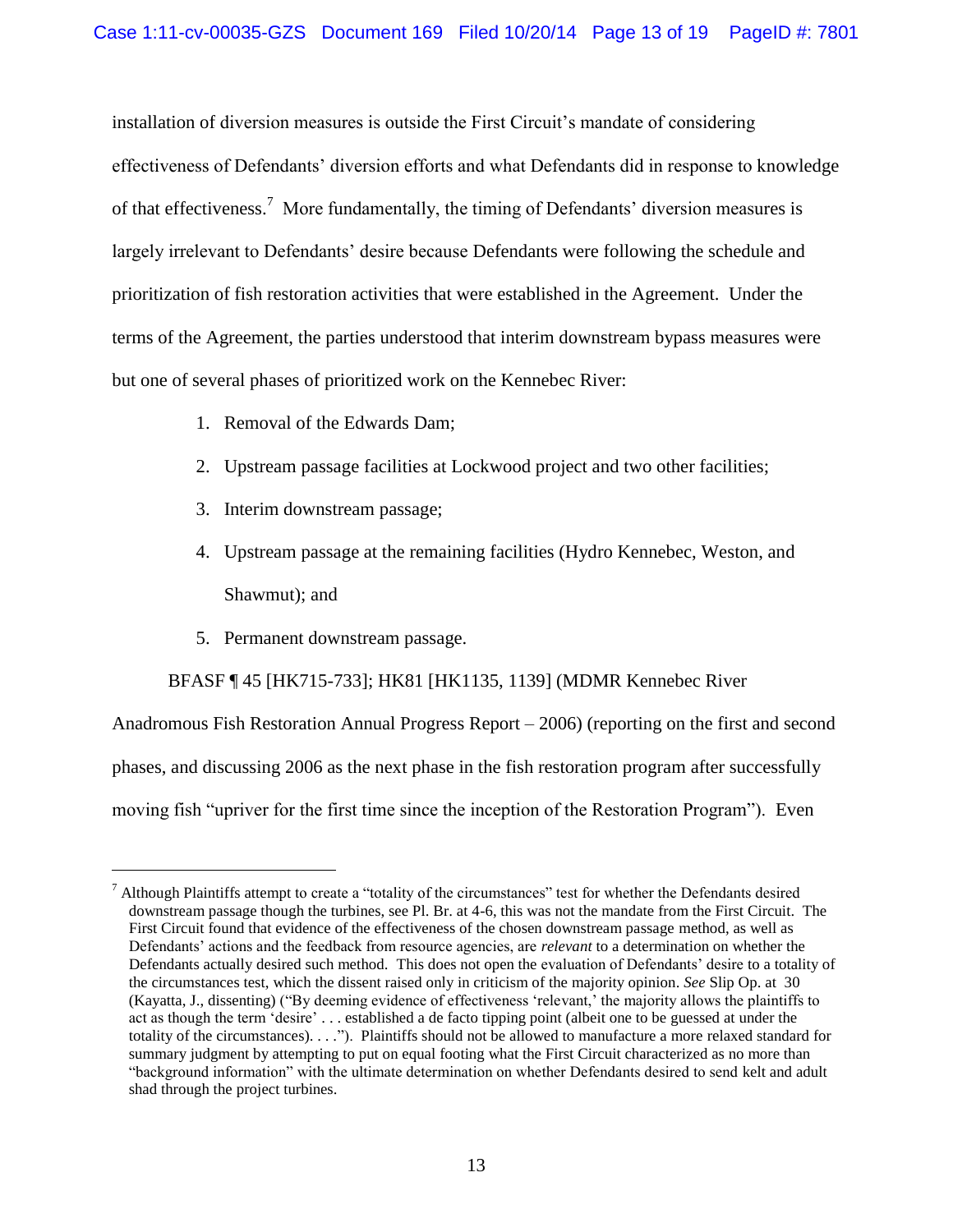after the first two phases were complete, it took time to complete the process of studying fish passage at each of the four projects, to consult with the resource agencies, to develop draft design plans, to obtain resource agency approval of those plans, to review bids and contract with a selected vendor, and then to install the approved measures. Plaintiffs' allegations regarding the timing of the original diversion measures are simply without support in the record.

Plaintiffs' comments about the continued lack of a diversion boom at Shawmut are similarly without merit. *See* Pl. Br. at 7. The record is clear that Defendants, after consulting with the resource agencies, determined that it was not appropriate to install a diversion boom at Shawmut because of concerns with excess debris impacts. BFASF ¶ 49. The record is likewise clear that Defendants' manifested their continued desire to improve existing Shawmut bypass measures by completing the design consultation and permitting for a major facility upgrade in the fall of 2011. BFSF ¶ 37. This upgrade included full-depth, one-inch angled trash racks (more narrow than the current trash racks and specifically designed to further discourage fish from entering the turbines) and a new surface sluice and flume; installation was to be completed in 2012, but NMFS was not prepared to proceed because it wanted to first consider the impact of the Habitat Conservation Plan measures for the Shawmut Project. *Id.* Shawmut lacks more substantial diversion facilities today not because Defendants desired that fish pass through the turbines there, but because of the resource agencies' concerns and competing priorities.

Finally, Plaintiffs suggest that Defendants were less than prompt in their efforts to address issues that arose with the diversion devices and facilities. Again, the record evidence belies Plaintiffs' arguments. Defendants promptly corrected any problems that came up, and promptly re-installed fish booms when taken out either for servicing or seasonal conditions, as soon as river conditions allowed. *See, e.g.,* BFSF ¶¶ 19, 22, 28, 29, 33, 41, 43; HKMF ¶ 6.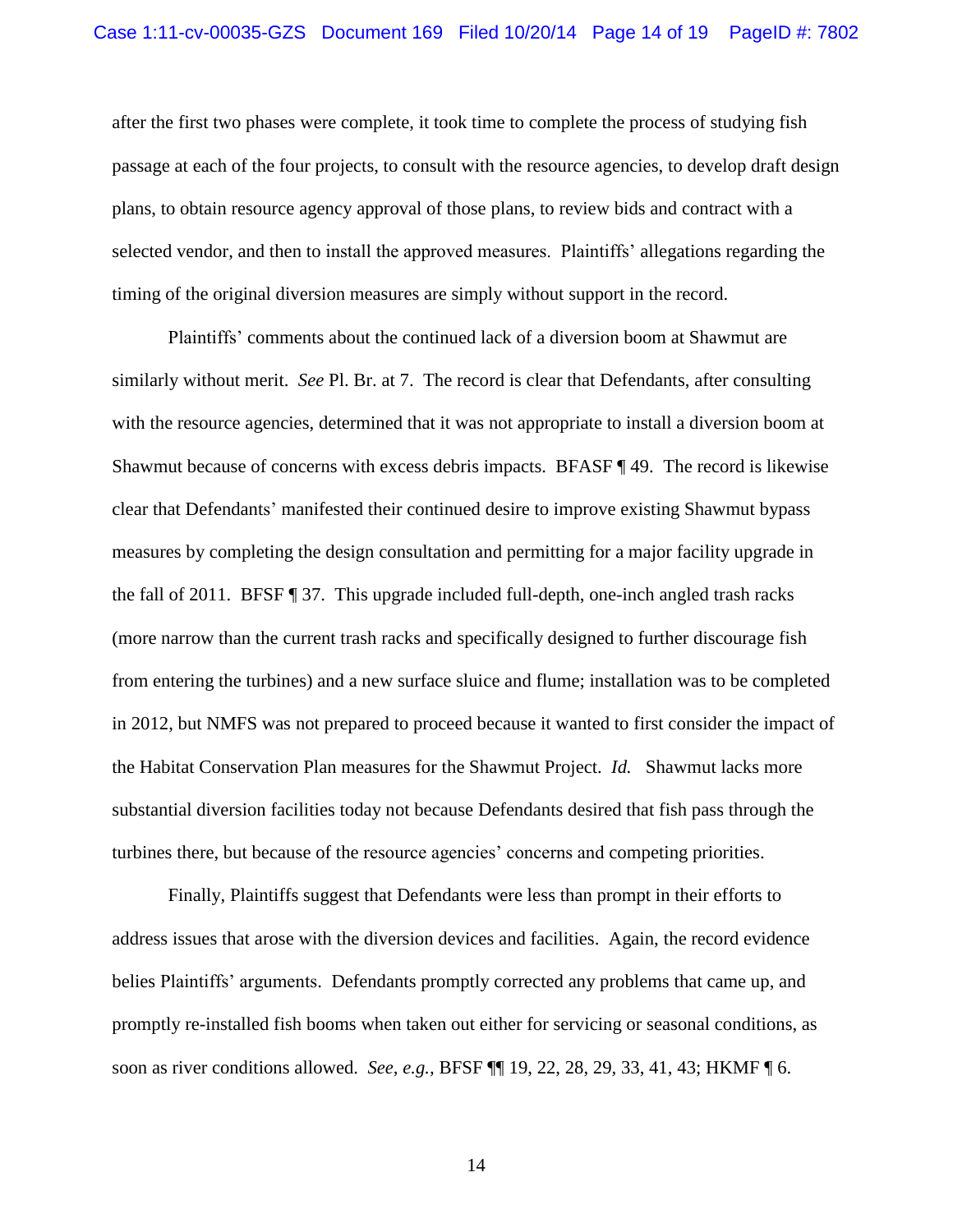Indeed, Defendants even went so far as to purchase a spare boom at the Hydro Kennebec Project to ensure that diversion structures remained in place if repairs were necessary. BFASF ¶ 48 [HK2891] (March 2011 letter from Defendants to FERC indicating that a spare fish boom is also now available in the event that the primary boom is ripped by high flows or debris). When safety concerns prohibited Defendants from re-installing booms from boats during periods of high flows at Hydro Kennebec, Defendants also constructed a platform from which to re-install the booms more expeditiously, thereby further expediting the return of bypass efforts. BFASF ¶ 48 [HK2891] (Bernier  $3/31/11$  letter to FERC).<sup>8</sup> Defendants took additional steps to further reduce downtime and avoid seasonal installation of the fabric-based diversion booms, by installing at three of the four facilities metal plate "Tuffbooms," which could be left in the water year-round. BFSF ¶¶ 20, 29. LSWJSF ¶¶ 201, 205, 206, 226 [LSW3900-01, 3904]. The resource agencies responsible for overseeing Defendants' efforts have even commended Defendants on the timeliness of their efforts. BFSF ¶ 6 [HK2038] (March 2008 letter from FWS) ("We were very pleased with your response to the submerged guidance device, which was corrected within days of the inspection.").

> c. Defendants' Consultations with the Resource Agencies Confirm Defendants' Desire to Bypass the Turbines.

Finally, Plaintiffs misstate and mischaracterize resource agency communications regarding Defendants' ongoing efforts to improve fish bypass structures at the four projects. Plaintiffs take out of context certain limited concerns voiced by a couple of the resource agencies

<sup>&</sup>lt;sup>8</sup> "Improvements have been made to the fish boom to allow its safe installation under a wider variety of river conditions . . . Previously, the boom could only be installed (due to worker safety concerns) under no-spill conditions. Modifications have been made to safely allow the boom's installation under higher flow conditions, including platforms on each end of the boom for workers to stand on in order to guide the boom into place. Previously, boom deployment had to wait until no-spill conditions to ensure worker safety, since a boat was required for installation and removal of the boom. This typically resulted in the boom not being installed until sometime in May."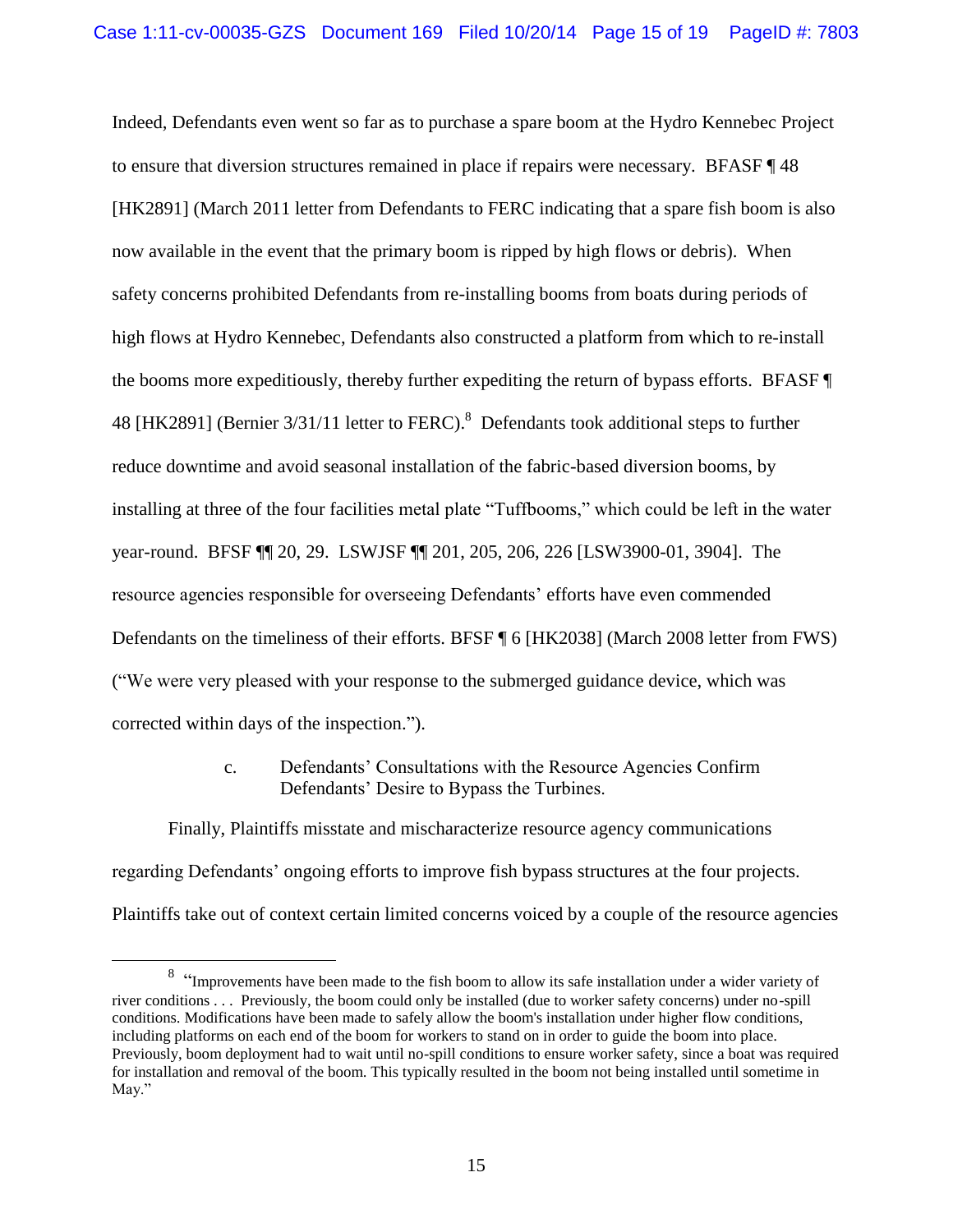with one of the bypass efficiency improvements proposed by Defendants – the Tuffboom. *See*  Pl. Br. at 7, 9. Plaintiffs ignore that this type of boom was ultimately approved by the resource agencies at Hydro Kennebec, Weston, and Lockwood. BFSF  $\P$  20, 29, 42.<sup>9</sup> Plaintiffs also conspicuously fail to mention that, after some initial startup issues were corrected, the Tuffboom has enhanced Defendants' diversion efforts at Hydro Kennebec, Lockwood and Weston.<sup>10</sup> Defendants do not deny that some repairs and adjustments had to be made, for such repairs and adjustments only evidence Defendants' ongoing efforts to maintain and improve bypass efficiency. Indeed, if Defendants did not desire to enhance their diversion measures, Defendants would have also abandoned efforts to make additional capital improvements; for example, Defendants would have simply maintained the originally-installed Kevlar boom at Hydro Kennebec and the Slickbooom at Lockwood, rather than seeking and obtaining permission to upgrade to the more effective Tuffbooms at these facilities, at a combined cost of roughly a half million dollars. BFSF ¶¶ 20, 34.

By questioning the diversionary measures ultimately approved by the resource agencies, Plaintiffs indirectly question not only those agencies with expertise in this area, but also the

 $9<sup>9</sup>$  In several places throughout their brief, Plaintiffs take quotes and facts out of context in a failed effort to manufacture a genuine issue of material fact. See, for example, Plaintiffs' statement on page 12 of their Brief, where Plaintiffs suggest that Defendants were acting unilaterally and against resource agency wishes. There, Plaintiffs cite to HK JSF ¶ 142 and state that that the National Marine Fisheries Service (NMFS) told Defendants that "effectiveness studies on fish booms in the [area where Maine endangered salmon are located] have not been very encouraging." Plaintiffs not only fail to acknowledge that constructive exchanges were contemplated as part of the consultation process, but also omit the preceding sentence, which reflects the critical fact that NMFS had nonetheless given a green light to Defendants to proceed with trying the diversion boom as an interim measure. ("NMFS does not have any objections with experimenting with the fish boom as interim protection at the HK project.") (emphasis added).

 $10$  Defendants do not disagree that their compliance must be evaluated at each of the four projects at issue, but maintain that due weight should be given to the fact that some of the evidence before the Court is common to more than one project. *See, e.g.,* BFASF ¶ 49 (consultations between NextEra and Brookfield regarding Tuffbooms);BFSF ¶ 13 (30(b)(6) Deposition of R. Richter regarding all three of the NextEra projects ("Our desire is not to pass [the fish] through the turbines, it's to bypass the turbines)); BFSF ¶ 3 (FERC states that "[W]e have determined that NextEra is complying with the salmon protection requirements of the Lockwood, Weston, and Shawmut Project Licenses").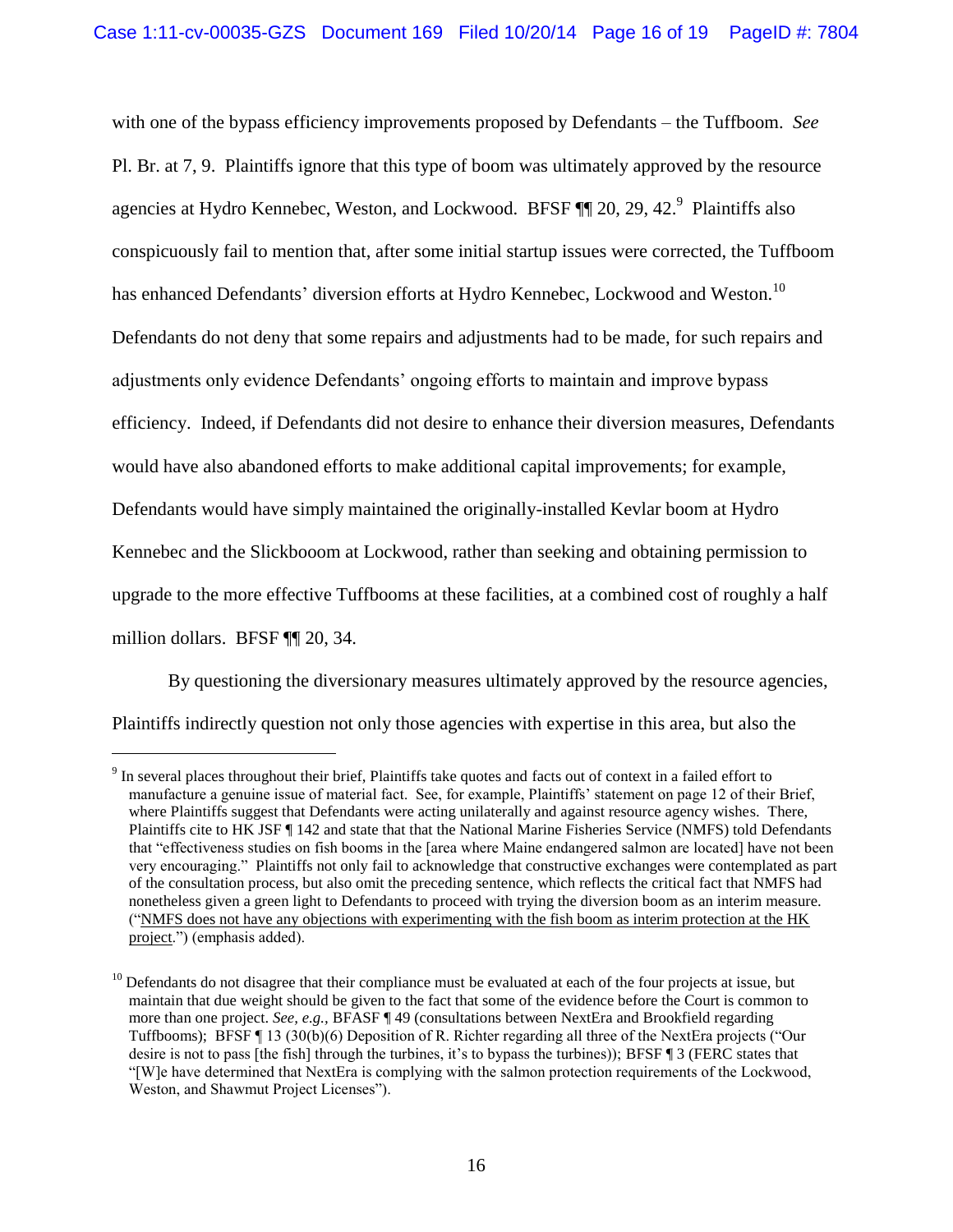terms of Defendants' Clean Water Act certifications, which vest with the resource agencies the discretion to require additional funding or measures if, based on their expertise, they deem such additional funds or measures to be appropriate. BFSF  $\P$  1 [HK719] (Section III(F) of the Agreement). Of course, Plaintiffs may have chosen not to include the resource agencies in Plaintiffs' claims because they know the judicial deference that would be rightfully afforded the agencies' judgment. Instead, they attempt to second guess the sufficiency of Defendants' diversion efforts as if that agency oversight was not built into Defendants' Clean Water Act certifications and as if Defendants were acting unilaterally. Moreover, by raising isolated resource agency concerns that were aired at discrete points in the past, Plaintiffs ignore the overwhelming weight of evidence on Defendants' continuous consultations with the resource agencies, and the relatively strict oversight under which Defendants have proceeded. *See* BFSF ¶ 4 (MDMR reported that it visited the projects "as often as possible"); BFSF ¶¶ 3, 5 (continuous consultation and reporting to resource agencies); *see also* BFSF ¶ 1 [HK721] (Section III(F) of the Agreement) ("Continuous progress assessments will be undertaken through annual reports which will be filed with FERC, consistent with current practice by KHDG dam owners").

#### **CONCLUSION**

After fighting for judicial consideration of the effectiveness of Defendants' fish diversion efforts, Plaintiffs have returned to this Court with nothing to offer in this regard. Instead of providing empirical evidence of kelts or adult shad bypass effectiveness, Plaintiffs attempt to extrapolate from flow estimates that were developed for other purposes, in reports that disclaim such flow data as evidence of actual bypass efficiency measurements. Because such extrapolations fail to demonstrate that Defendants had any actual knowledge of kelt bypass ineffectiveness, Plaintiffs have fallen far short of demonstrating their entitlement to summary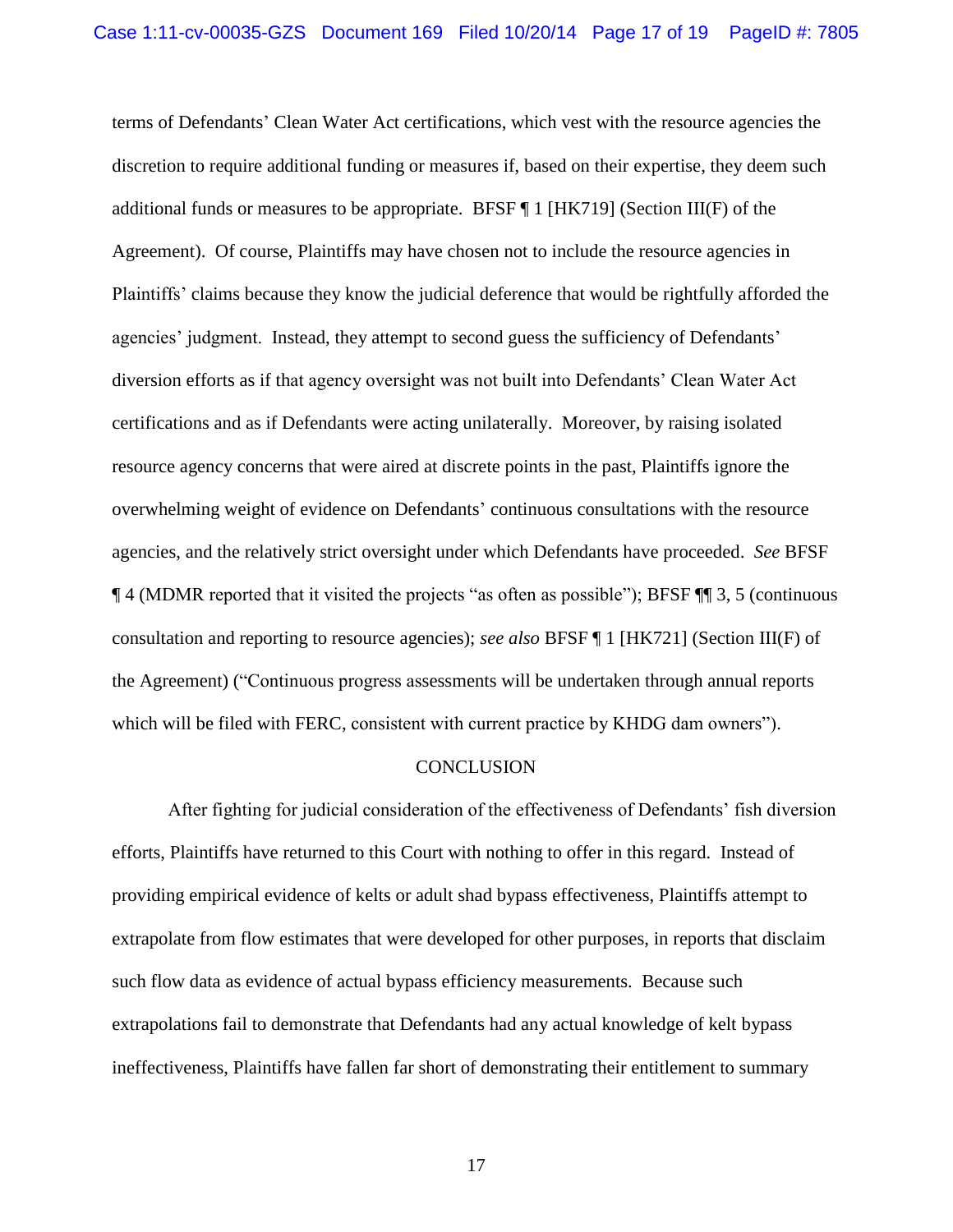judgment.

To the contrary, this failure in Plaintiffs' brief only serves as additional support for Defendants' cross-motion for summary judgment. Plaintiffs' failed attempt demonstrates that they have not raised a triable issue as to the sufficiency of Defendants' efforts to divert kelt or adult shad. Indeed, there is a very good reason Plaintiffs have failed to provide any quantitative empirical data on kelt or shad bypass effectiveness – as the First Circuit recognized, no "particular objectively measurable level of effectiveness" was required to be demonstrated under the terms of the Agreement. Slip Op. at 12.

The same is true with respect to the other "background" information Plaintiffs allege as a basis for summary judgment in their favor. Plaintiffs have endeavored to manufacture concerns regarding both the timing of Defendants diversion efforts and isolated instances of resource agency caution on diversion measures that the agencies ultimately approved. There is no evidentiary basis to support Plaintiffs' contentions in these regards, however, and in any event Plaintiffs have failed to raise an issue of triable fact regarding a change of desire by Defendants to move from bypass to turbine passage for kelt or adult shad. Nor is there any evidentiary basis to support the allegation that Defendants abandoned their diversion efforts under the watchful eye of federal and state agencies.

Qualitatively, Defendants have undertaken an ongoing program of improved diversionary efforts by implementing, maintaining and in many ways enhancing the measures approved by the resource agencies with undisputed expertise in these matters. Defendants have pointed to uncontroverted evidence in this regard, all of which is consistent with their stated desire to divert kelts and adult shad. Instead of rebutting the evidence manifesting Defendants' stated desire to divert kelt and adult shad, Plaintiffs have offered only untenable inferences and unsupported